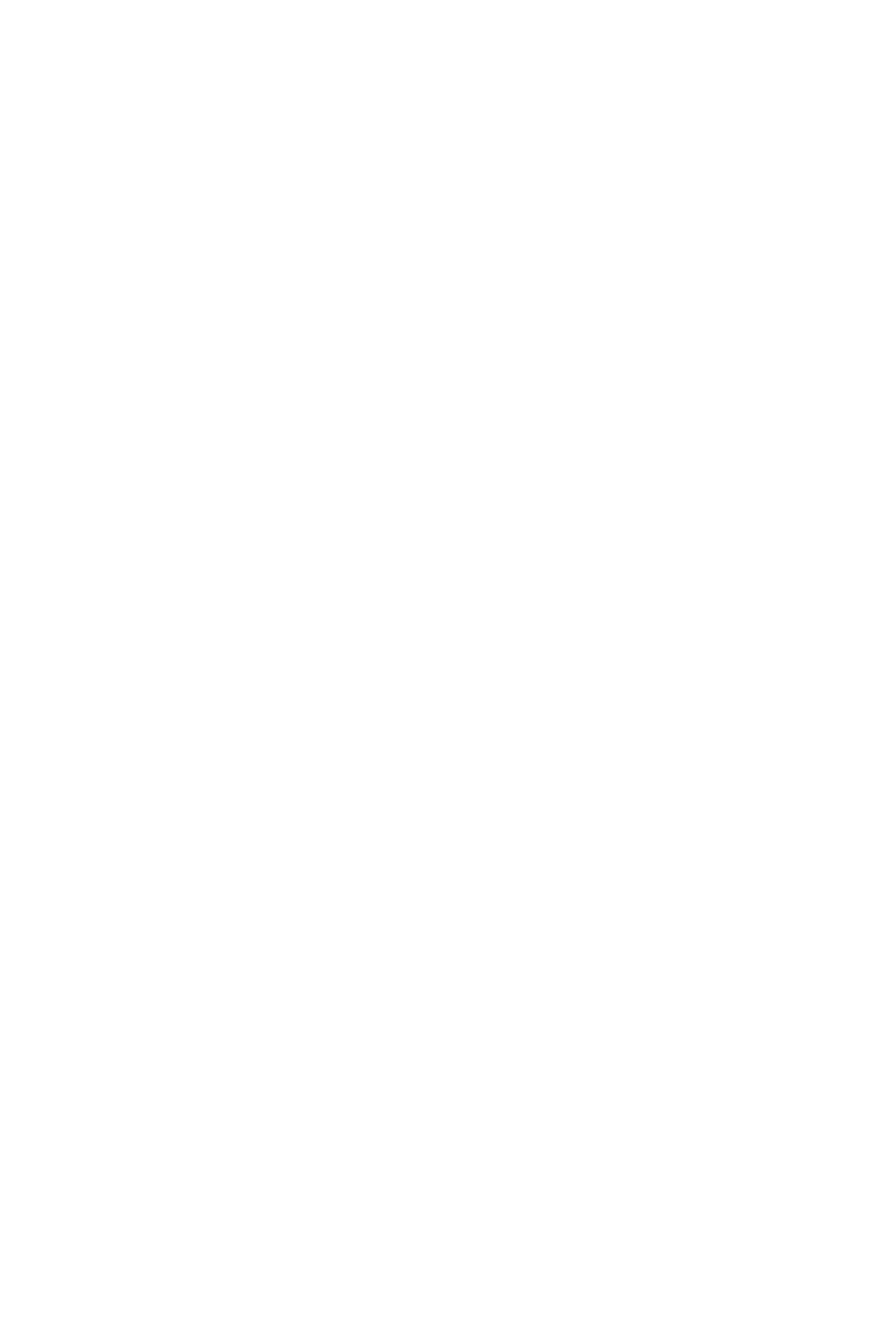# **LOCAL AUTHORITIES' ACCOUNTING AND FINANCIAL REPORTING**

**Trends and Techniques in a Multinational Perspective**

**edited by Stefano Pozzoli**

**FrancoAngeli**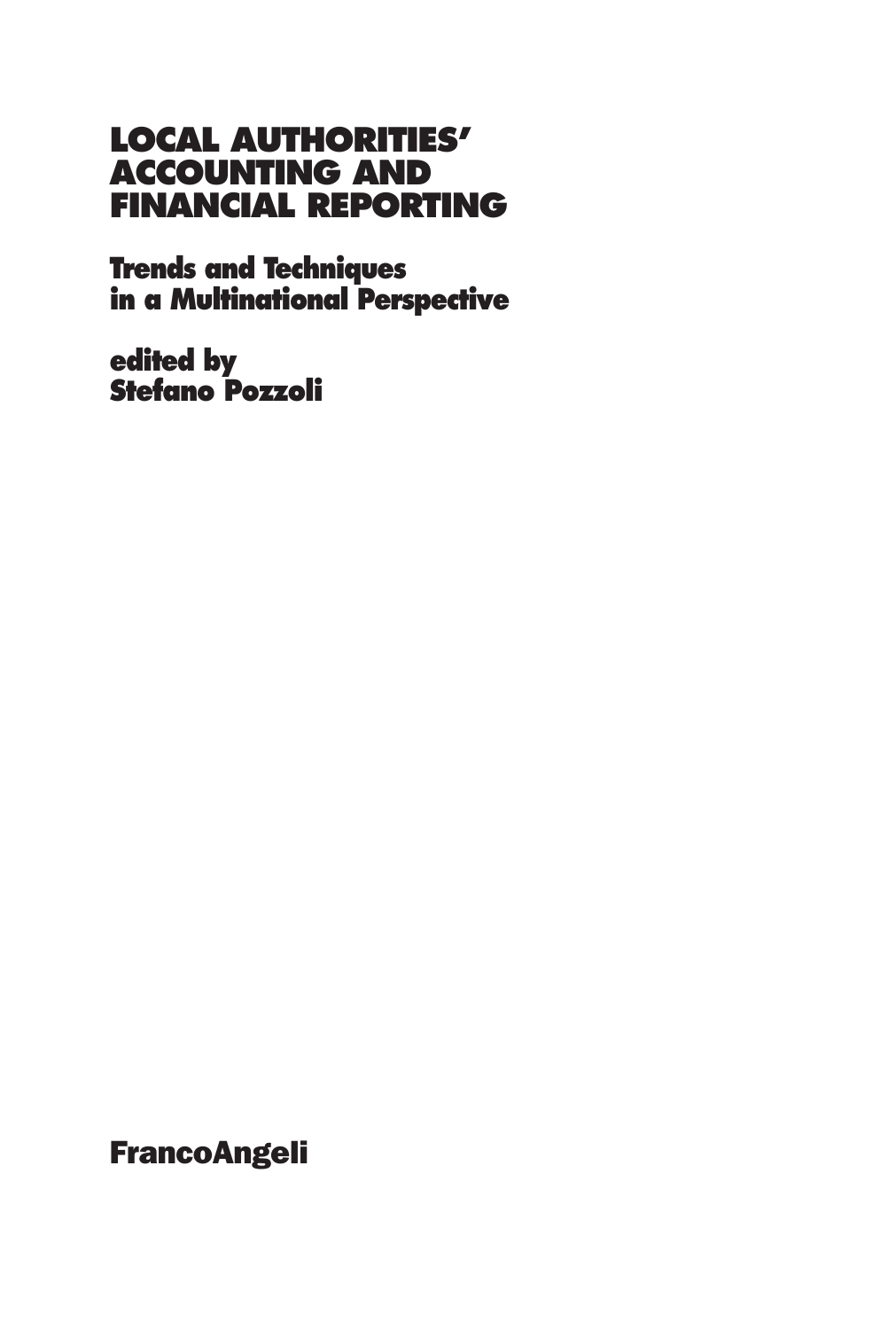*Grafica della copertina*: Elena Pellegrini

Copyright © 2008 by FrancoAngeli s.r.l., Milano, Italy.

*L'opera, comprese tutte le sue parti, è tutelata dalla legge sul diritto d'autore. L'Utente nel momento in cui effettua il download dell'opera accetta tutte le condizioni della licenza d'uso dell'opera previste e comunicate sul sito www.francoangeli.it.*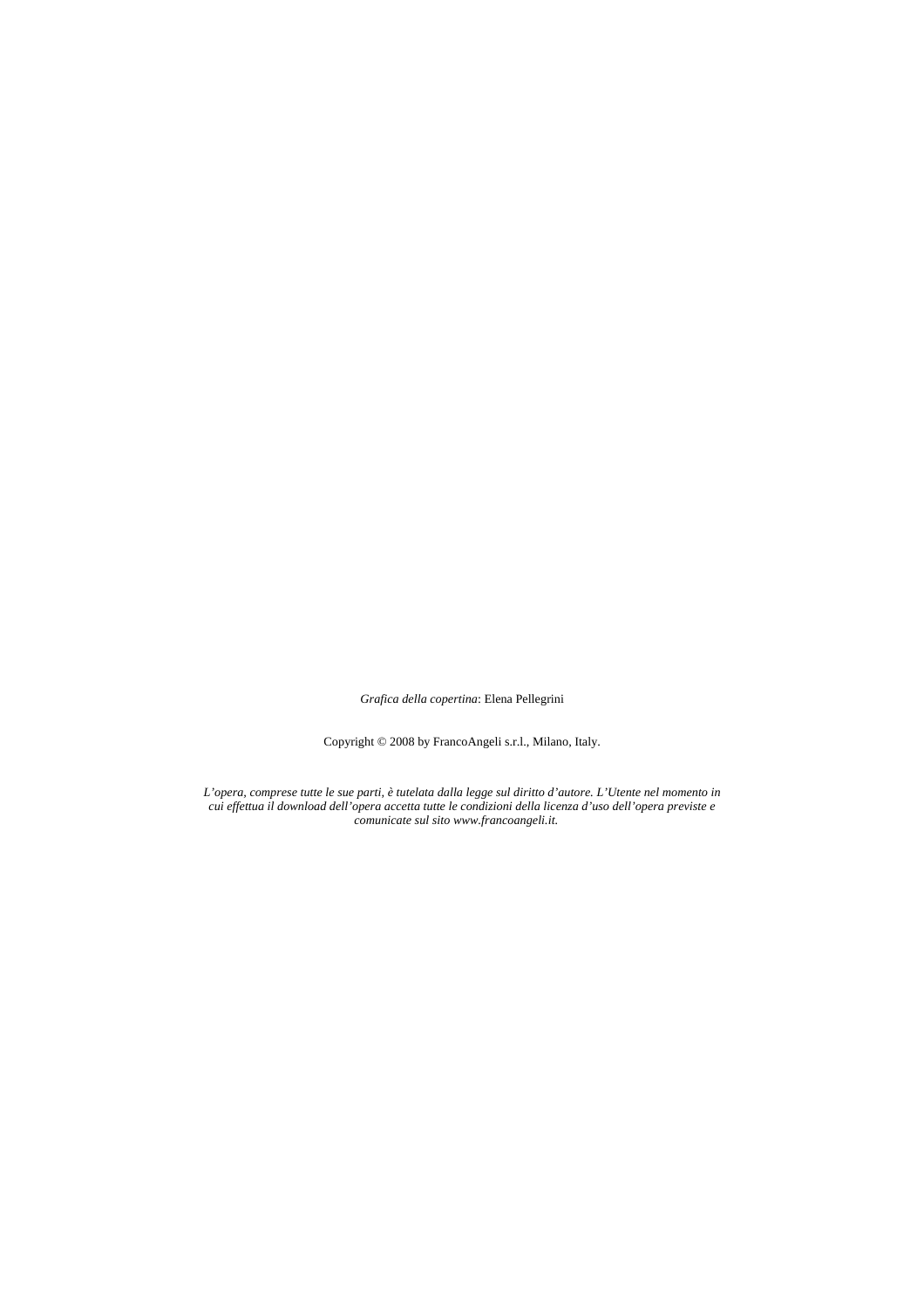## **CONTENTS**

Preface page 13

# PART I

# THE EUROPEAN SCENE

#### CHAPTER I

#### Accounting Practice in French Local Authorities *Louis Renouard*

| 1. Characteristics of French Local Authorities       | page          | 17 |
|------------------------------------------------------|---------------|----|
| 1.1. Local administration levels                     | $\rightarrow$ | 17 |
| 1.1.1. The main categories of local government       | $\rightarrow$ | 18 |
| 1.1.2. Monitoring of local authorities               | $\rightarrow$ | 18 |
| 1.1.3. Hospitals do not come under local authorities | $\rightarrow$ | 19 |
| 1.2. Main areas of responsibility                    | $\rightarrow$ | 19 |
| 1.2.1. Overview                                      | $\rightarrow$ | 19 |
| 1.2.2. The communes and EPCIs                        | $\rightarrow$ | 19 |
| 1.2.3. The departments                               | $\rightarrow$ | 20 |
| 1.2.4. The regions                                   | $\rightarrow$ | 21 |
| 1.3. Resources and budgets                           | $\rightarrow$ | 21 |
| 1.3.1. Staff                                         | $\rightarrow$ | 21 |
| 1.3.2. Expenditure                                   | $\rightarrow$ | 22 |
| 1.4. Financial balance and debt                      | $\rightarrow$ | 23 |
| 1.4.1. Observations                                  | $\rightarrow$ | 23 |
| 1.4.2. Monitoring the financial balance of local     |               |    |
| authorities                                          | $\rightarrow$ | 23 |
| 2. Supervision of Local Finances                     | $\rightarrow$ | 25 |
| 2.1. Rules and procedures                            | $\rightarrow$ | 25 |
| 2.1.1. Three sets of rules                           | $\rightarrow$ | 25 |
| 2.1.2. Dual framework of local authority finances:   |               |    |
| accounts and budget                                  | $\rightarrow$ | 26 |
| 2.1.3. Alignment of budgetary and accounting rules   | $\rightarrow$ | 27 |
| 2.2. Monitoring                                      | $\rightarrow$ | 27 |
|                                                      |               |    |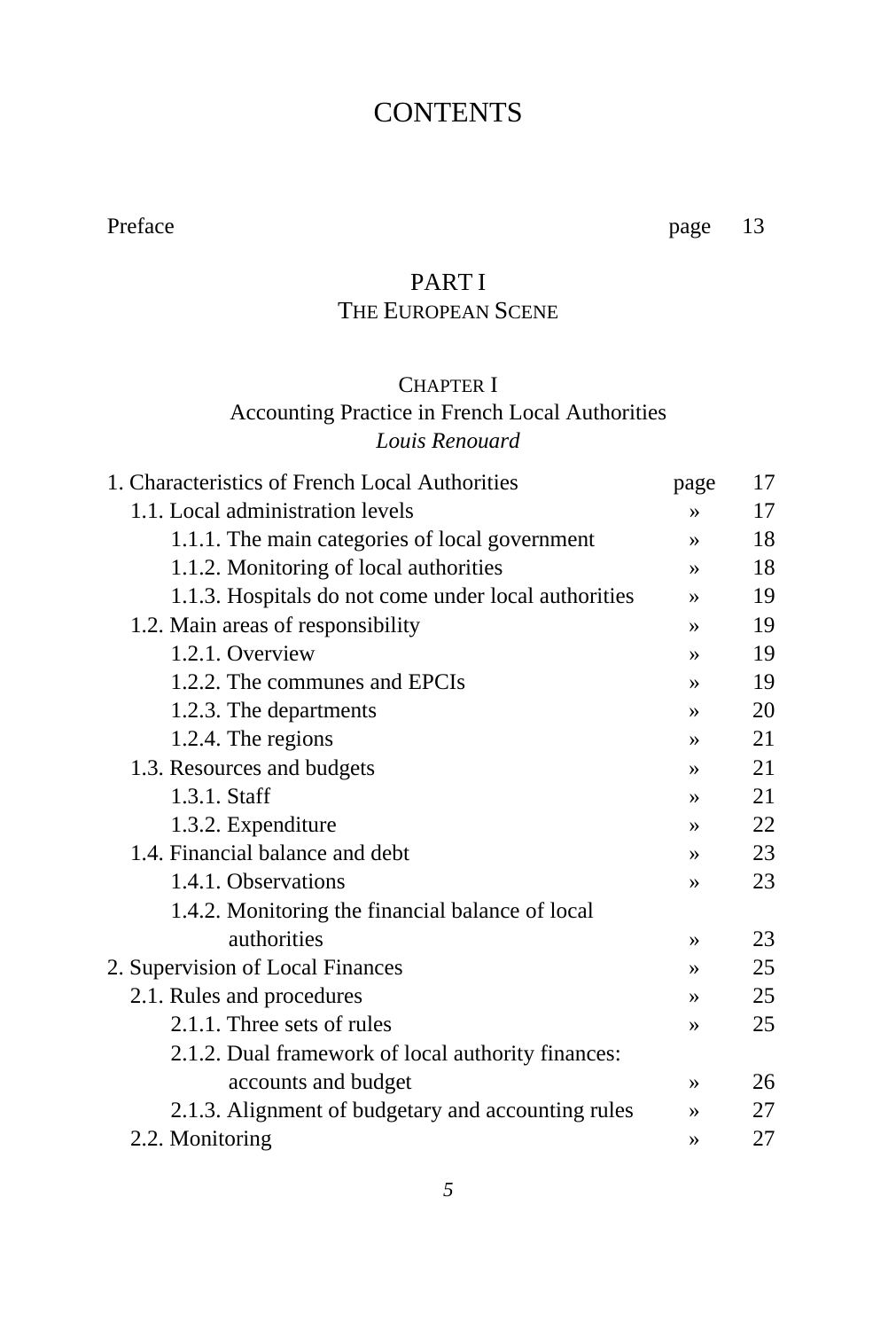| 2.2.1. Budgetary control                               | $\rightarrow$ | 28 |
|--------------------------------------------------------|---------------|----|
| 2.2.2. Review of management: compliance with           |               |    |
| regulations and effectiveness                          | $\rightarrow$ | 28 |
| 2.2.3. Judicial control                                | $\rightarrow$ | 28 |
| 3. Local finances and accounting rules                 | $\rightarrow$ | 29 |
| 3.1. Trend towards conformity with PCG                 | $\rightarrow$ | 29 |
| 3.1.1. Reference to the PCG                            | $\rightarrow$ | 29 |
| 3.1.2. Adaptations of the texts                        | $\rightarrow$ | 30 |
| 3.2. Limits to conformity with PCG                     | $\rightarrow$ | 33 |
| 3.2.1. Deviation from regulatory instructions          | $\rightarrow$ | 33 |
| 3.2.2. Discrepancies between instructions and PCG      | $\rightarrow$ | 33 |
| 3.2.3. Summary: observations by the Court of           |               |    |
| Accounts on the reliability of local accounts          | $\rightarrow$ | 34 |
| 3.3. Accounting methods of local authorities and IPSAS | $\rightarrow$ | 35 |

#### CHAPTER II

#### Accounting and Financial Reporting by Local Authorities in the United Kingdom *Harry Wilkinson*

| 1. The role and operations of local government | page          | 37 |
|------------------------------------------------|---------------|----|
| 2. Local government finance                    |               | 40 |
| 3. The accounting model                        | $\rightarrow$ | 43 |
| 4. The setting of accounting standards         | $\rightarrow$ | 45 |
| 5. Review of current situation                 |               | 48 |

#### CHAPTER III

### Accounting and Financial Reporting by Local Authorities in Italy *Stefano Pozzoli*

| page          | 51 |
|---------------|----|
| $\rightarrow$ | 51 |
| $\rightarrow$ | 55 |
| $\rightarrow$ | 61 |
| $\rightarrow$ | 66 |
| $\rightarrow$ | 68 |
| $\rightarrow$ | 69 |
|               |    |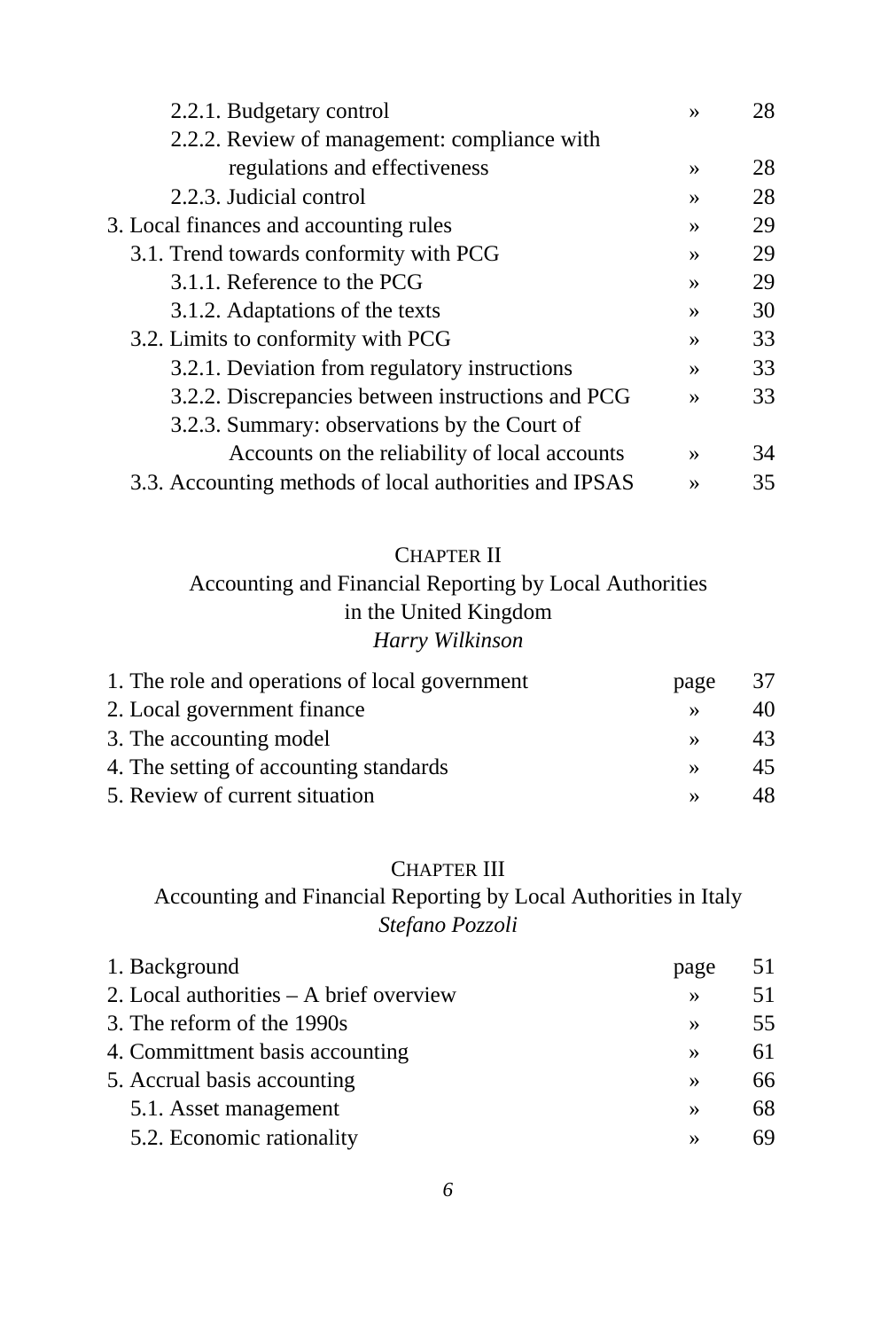| 5.3. The orientation to the medium and long term          | 69. |
|-----------------------------------------------------------|-----|
| 6. The accounting principles for local authorities in the |     |
| Italian public scene                                      | 70  |

#### CHAPTER IV

#### Local Government's Accounting Model in The Netherlands *Aad Bac*

| 1. State structure and administrative structure           | page          | 77 |
|-----------------------------------------------------------|---------------|----|
| 2. Legal infrastructure                                   | $\rightarrow$ | 77 |
| 3. Financial structure                                    | $\rightarrow$ | 78 |
| 4. Standard-setting                                       | $\rightarrow$ | 78 |
| 5. Historical developments in accounting regulation       | $\rightarrow$ | 79 |
| 5.1. Identification of the unique identity of government  |               |    |
| and its implications                                      | $\rightarrow$ | 81 |
| 5.2. Differences related to reconsideration of deviations |               |    |
| of Civil Law                                              | $\rightarrow$ | 83 |
| 5.3. Relation with IPSAS                                  | $\rightarrow$ | 84 |
| 6. Budgeting, Accounting and Reporting                    | $\rightarrow$ | 84 |
| 6.1. Functions, structure and principles                  | $\rightarrow$ | 85 |
| 6.1.1. Functions of the budget, accounting and            |               |    |
| reporting                                                 | $\rightarrow$ | 85 |
| 6.1.2. The structure of the budget-cycle                  | $\rightarrow$ | 87 |
| 6.1.3. Principles underlying the budget, accounting       |               |    |
| and reporting                                             | $\rightarrow$ | 89 |
| 6.2. Characteristics of the accounting system             | $\rightarrow$ | 93 |
| 6.2.1. Interim reporting                                  | $\rightarrow$ | 94 |
| 6.3. Reporting                                            | $\rightarrow$ | 94 |
| References and bibliography                               | $\rightarrow$ | 95 |

#### CHAPTER V

#### Local Governments' Accounting Models: Switzerland *Andreas Bergmann*

| Abstract                                      | page | - 97 |
|-----------------------------------------------|------|------|
| 1. Local governments' role and importance     |      | 97   |
| 1.1. The three levels of state and government |      | 98   |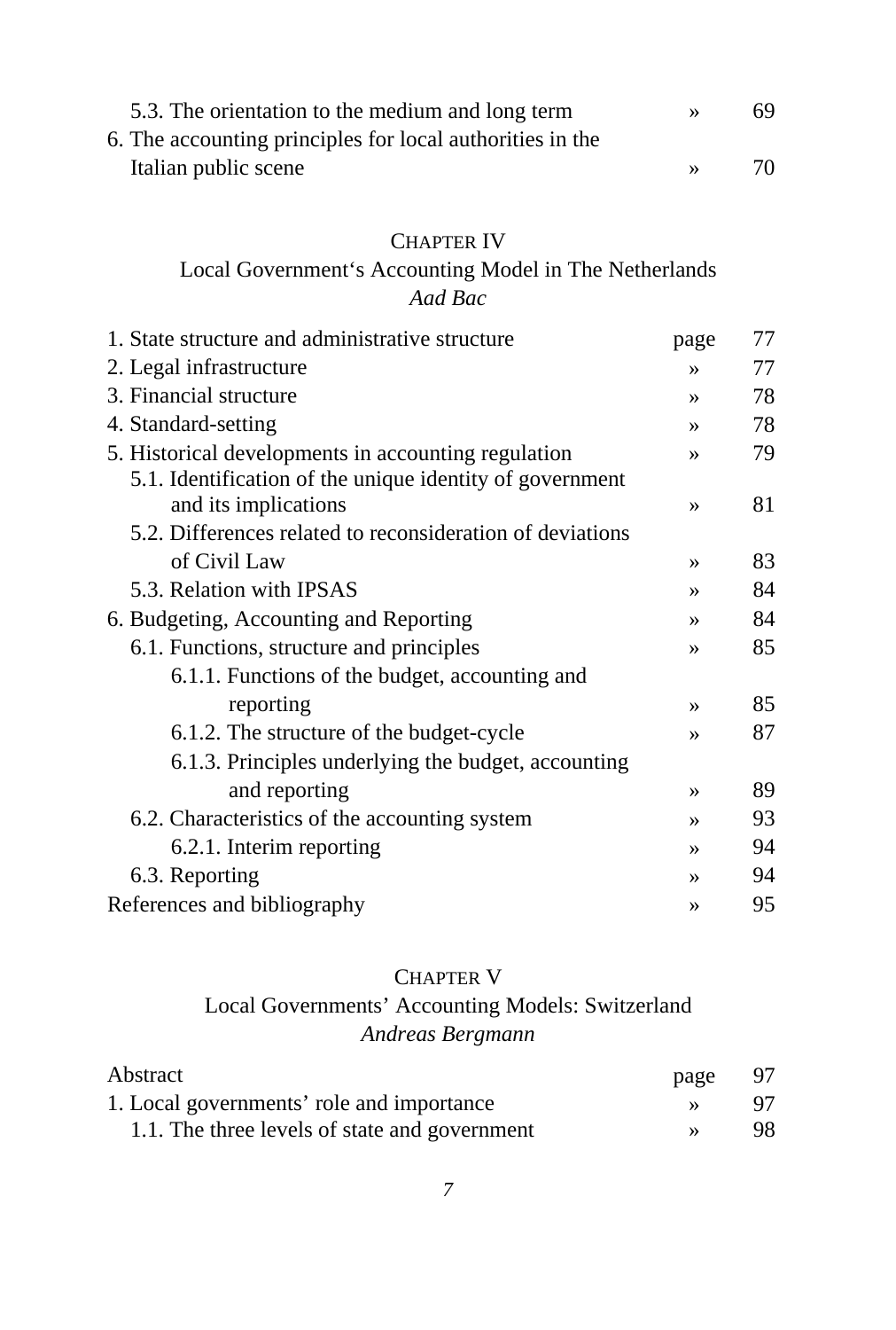| 1.2. Direct democracy                              | $\rightarrow$ | 99  |
|----------------------------------------------------|---------------|-----|
| 1.3. Area of activity of local governments         | $\rightarrow$ | 100 |
| 1.4. Fiscal policy of local governments            | $\rightarrow$ | 101 |
| 2. Accounting and reporting of local governments   | $\rightarrow$ | 104 |
| 2.1. Development in the 20th century: from cash to |               |     |
| accrual                                            | $\rightarrow$ | 104 |
| 2.2. An overview over the Harmonized Accounting    |               |     |
| Model                                              | $\rightarrow$ | 105 |
| 2.3. New Public Management                         | $\rightarrow$ | 107 |
| 2.4. Current reforms                               | $\rightarrow$ | 108 |
| 3. Conclusion                                      | $\rightarrow$ | 110 |
| References                                         | $\rightarrow$ |     |

#### CHAPTER VI

## Accounting at Local Government Level in Norway: for the Accounting Elite Only?

#### *Levi Gårseth-Nesbakk*

| 1. Introduction                                         | page          | 113 |
|---------------------------------------------------------|---------------|-----|
| 2. Overview of the public system in Norway              | $\rightarrow$ | 115 |
| 2.1. Accountability and degrees of freedom at local     |               |     |
| government level                                        | $\rightarrow$ | 115 |
| 2.2. Revenues – originating from various sources        | $\rightarrow$ | 117 |
| 2.3. Expenditures – primary a result of the budgeting   |               |     |
| process and legal requirements                          | $\rightarrow$ | 117 |
| 3. The local governmental accounting model and standard |               |     |
| setting                                                 | $\rightarrow$ | 118 |
| 3.1. Standard setting                                   | $\rightarrow$ | 118 |
| 3.1.1. The standard setting process                     | $\rightarrow$ | 120 |
| 3.1.2. Standard setting participants and member-        |               |     |
| organizations                                           | $\rightarrow$ | 120 |
| 3.2. Local governmental accounting model                | $\rightarrow$ | 121 |
| 3.2.1. Main accounting principles                       | $\rightarrow$ | 121 |
| 3.2.2. Accounting techniques                            | $\rightarrow$ | 123 |
| 3.2.3. Accounting statements and reporting system       | $\rightarrow$ | 124 |
| 3.2.4. Roles of accounting and budgetary statements     | $\rightarrow$ | 127 |
| 4. Critical reflections over the accounting model       | $\rightarrow$ | 129 |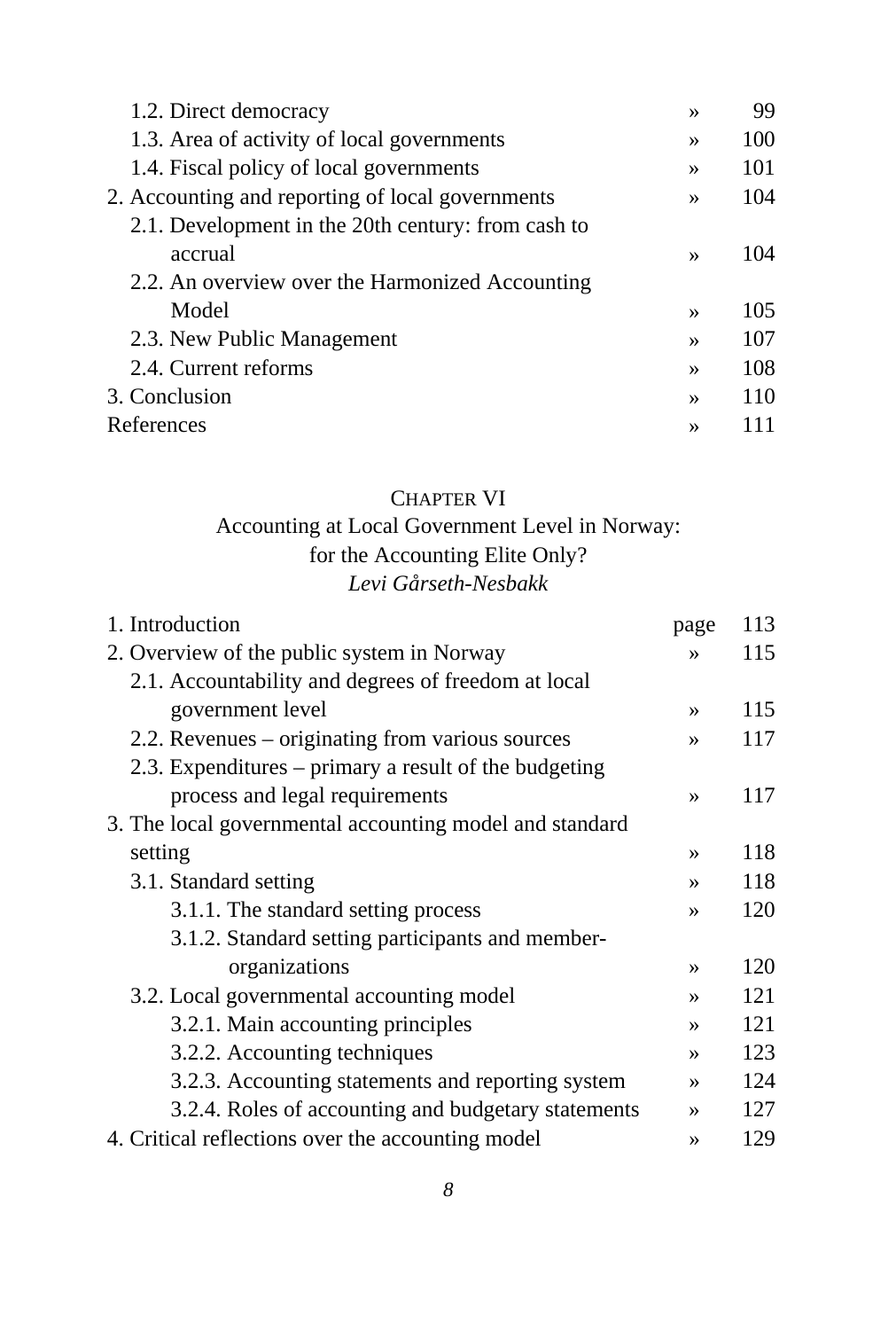| 4.1. Does the accounting model achieve its objectives? | $\rightarrow$ | 130  |
|--------------------------------------------------------|---------------|------|
| 4.2. An accounting model with different theoretical    |               |      |
| foundations                                            | $\rightarrow$ | 132  |
| 4.3. A complicated accounting model                    | $\rightarrow$ | 133  |
| 5. Concluding reflections                              | $\rightarrow$ | 134  |
| References                                             | $\rightarrow$ | 135. |

#### PART II

#### THE INTERNATIONAL SCENE

#### CHAPTER VII

#### Governmental Accounting and Financial Reporting in the United States of America with a Focus on State and Local Governments *David R. Bean and Dean Michael Mead*

| 1. Government Structure                                 | page          | 139 |
|---------------------------------------------------------|---------------|-----|
| 2. How GASB Standards are set                           | $\rightarrow$ | 145 |
| 3. What is the Basic Accounting Model used by state and |               |     |
| local governments?                                      | $\rightarrow$ | 147 |
| 4. The Major Features of GASB Statement 34              | $\rightarrow$ | 148 |
| 5. Basic financial statements                           | $\rightarrow$ | 148 |
| 5.1. Government-wide financial statements               | $\rightarrow$ | 149 |
| 5.2. Fund financial statements                          | $\rightarrow$ | 152 |
| 5.3. Notes to the financial statements                  | $\rightarrow$ | 155 |
| 5.4. Required supplementary information                 | $\rightarrow$ | 156 |
| 5.5. Management's discussion and analysis               | $\rightarrow$ | 156 |
| 5.6. Budgetary comparisons                              | $\rightarrow$ | 157 |
| 6. How is the triumvirate Working?                      | $\rightarrow$ | 158 |
| 7. Conclusion                                           | $\rightarrow$ | 161 |
|                                                         |               |     |

#### CHAPTER VIII Financial Reporting by Japanese Local Governments *Tadashi Sekikaw*

|  |  |  |  | 1. Institutional framework of local governments in Japan |  | page | 163 |
|--|--|--|--|----------------------------------------------------------|--|------|-----|
|--|--|--|--|----------------------------------------------------------|--|------|-----|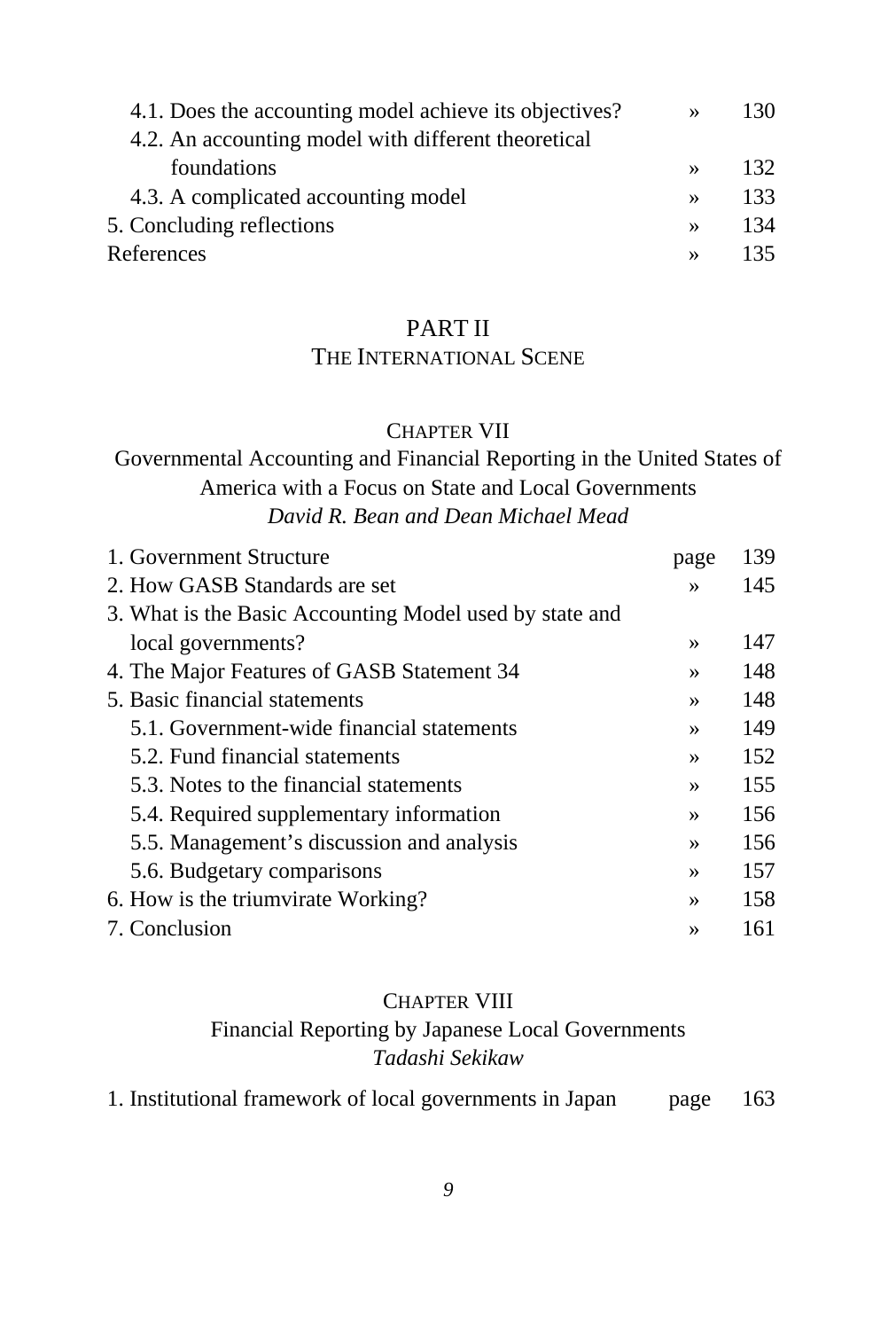| 1.1. Decentralization of public administration in Japan | $\rightarrow$ | 163 |
|---------------------------------------------------------|---------------|-----|
| 1.2. Two levels of local governments                    | $\rightarrow$ | 165 |
| 2. Financial reporting by local governments in Japan    | $\rightarrow$ | 166 |
| 2.1. Current practices – Official (Statutory) financial |               |     |
| report                                                  | $\rightarrow$ | 166 |
| 2.2. Voluntary preparation of accrued basis financial   |               |     |
| information                                             | $\rightarrow$ | 167 |
| 2.3. Current Reform – New MoIAC reports                 | $\rightarrow$ | 169 |
| 2.4. Current Reform - Case of Tokyo Municipal           |               |     |
| Government                                              | $\rightarrow$ |     |

#### CHAPTER IX

# Local Government in Canada

#### *Robert T. Correll*

| 1. Organization                                    | page          | 173 |
|----------------------------------------------------|---------------|-----|
| 1.1. Constitutional Framework                      | $\rightarrow$ | 173 |
| 1.2. An urban nation within an expansive territory | $\rightarrow$ | 173 |
| 1.3. The Provincial – Municipal Relationship       | $\rightarrow$ | 173 |
| 1.4. Varying Structures                            | $\rightarrow$ | 175 |
| 1.5. Political Structure                           | $\rightarrow$ | 177 |
| 1.6. The role of agencies, boards and commissions  | $\rightarrow$ | 177 |
| 2. Operations and Role                             | $\rightarrow$ | 178 |
| 2.1. Qualitative parameters                        | $\rightarrow$ | 178 |
| 2.2. Operational parameters                        | $\rightarrow$ | 180 |
| 2.3. Management structure                          | $\rightarrow$ | 180 |
| 2.4. Provincial and other regulatory oversight     | $\rightarrow$ | 181 |
| 3. Fiscal Framework                                | $\rightarrow$ | 181 |
| 3.1. Budget Framework                              | $\rightarrow$ | 181 |
| 3.2. Revenue sources                               | $\rightarrow$ | 183 |
| 4. Financial Reporting                             | $\rightarrow$ | 184 |
| 4.1. The Finance Function                          | $\rightarrow$ | 184 |
| 4.2. Role of financial statements                  | $\rightarrow$ | 185 |
| 4.3. Accounting standard setting                   | $\rightarrow$ | 185 |
| 4.4. The audit function                            | $\rightarrow$ | 187 |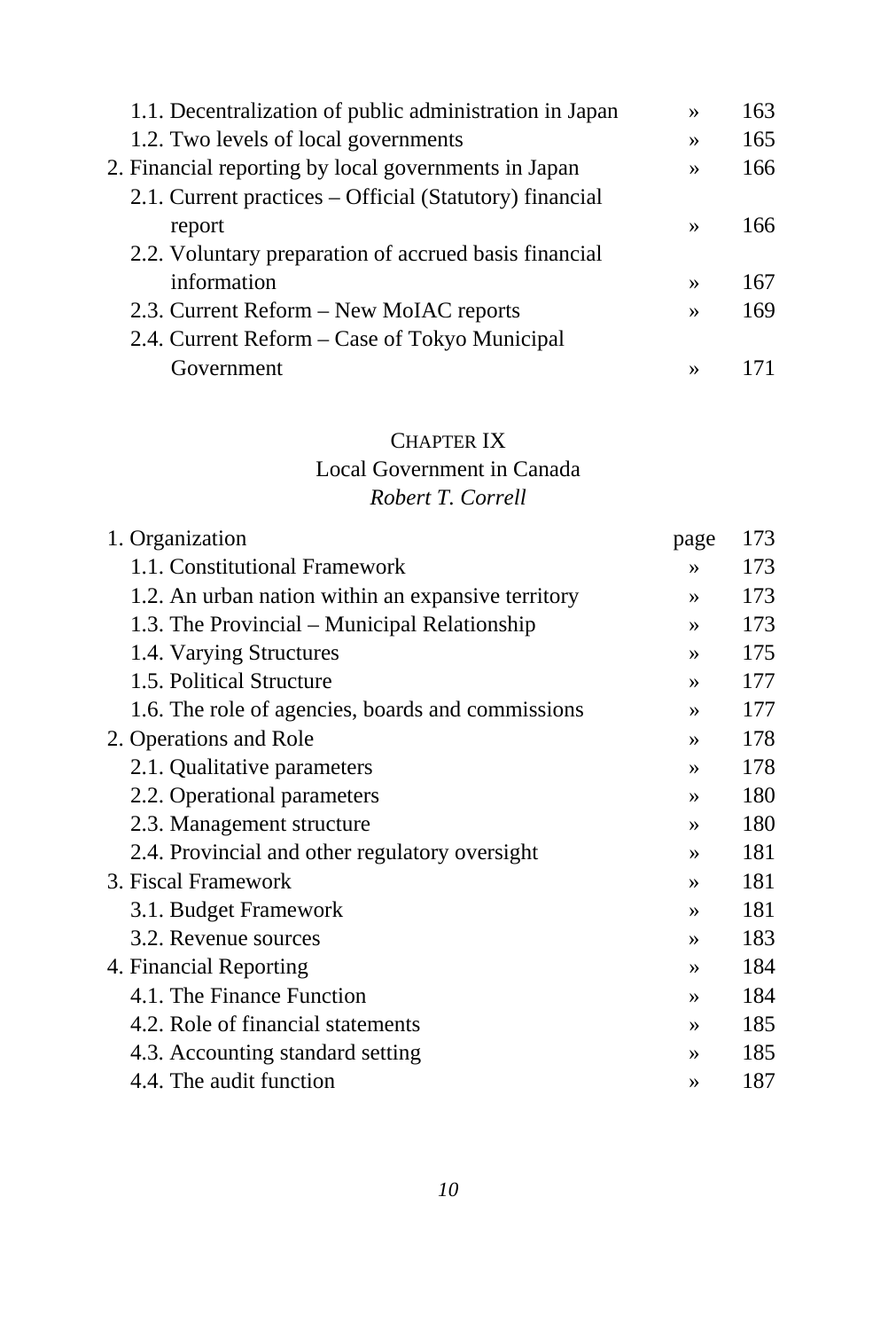#### CHAPTER X

### Local Government Financial Reporting in Australia *Jim Paul and Jill Czaplowski*

| 1. Introduction                                           | page          | 189 |
|-----------------------------------------------------------|---------------|-----|
| 2. Regulation of local government financial reporting     | $\rightarrow$ | 191 |
| 2.1. Australian Accounting Standards                      | $\rightarrow$ | 190 |
| 2.2. Transaction-Neutral Standards                        | $\rightarrow$ | 191 |
| 3. AAS 27 Financial Reporting by Local Governments        | $\rightarrow$ | 192 |
| 3.1. Reporting Budget Information                         | $\rightarrow$ | 193 |
| 4. Outcomes of adopting AAS 27                            | $\rightarrow$ | 194 |
| 4.1. Reactions to AAS 27                                  | $\rightarrow$ | 196 |
| 5. Withdrawal of AAS 27 and other Standards for different |               |     |
| classes of public sector entities                         | $\rightarrow$ | 197 |
| 6. Some noteworthy AASB projects relevant to Australian   |               |     |
| local governments                                         | $\rightarrow$ | 199 |
| 6.1. Revenue from Non-Exchange Transactions               | $\rightarrow$ | 199 |
| 6.2. Service Concession Arrangements                      | $\rightarrow$ | 200 |
| 6.3. Infrastructure, Cultural, Community and Heritage     |               |     |
| Assets                                                    | $\rightarrow$ | 201 |
| 6.4. Budget Reporting                                     | $\rightarrow$ | 202 |
| 6.5. Disaggregated Disclosures                            | $\rightarrow$ | 202 |
| 6.6. Related Party Disclosures                            | $\rightarrow$ | 202 |
| 6.7. Restructures of Local Governments                    | $\rightarrow$ | 202 |
| 6.8. Non-Financial Performance Indicators                 | $\rightarrow$ | 204 |
| 6.9. Differential Reporting/SMEs                          | $\rightarrow$ | 204 |
| 7. Concluding remarks                                     | $\rightarrow$ | 206 |
| 8. References                                             | »             | 206 |
|                                                           |               |     |

Authors page 209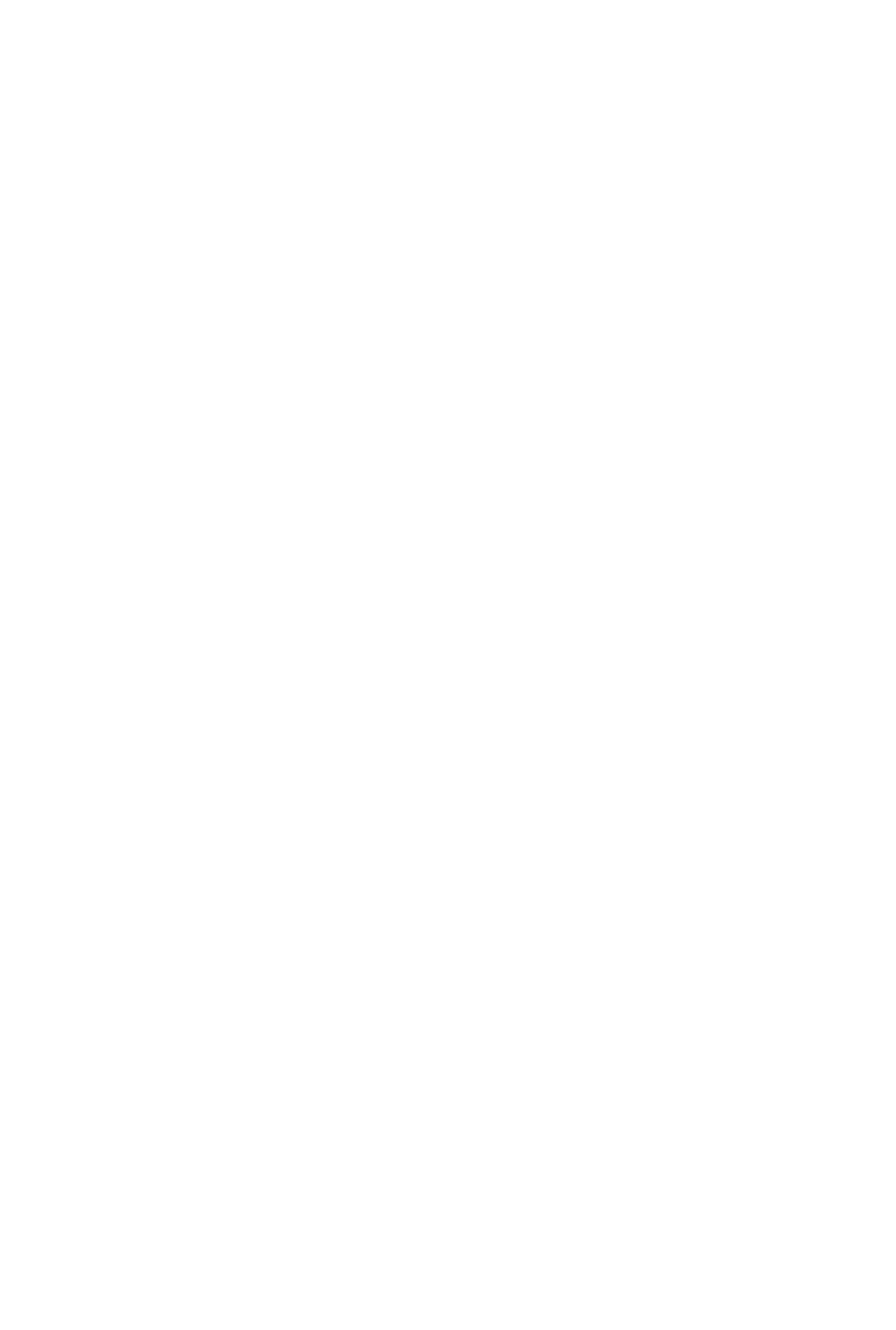#### **PREFACE**

The idea of this book stems from the experience I gained as Public Member of the International Public Sector Accounting Standards Board – as clearly shown by the background of many of the authors who have contributed to this volume.

The chance to be part of an international board, where views can be exchanged, has made me realize the importance of understanding the cultural and technical rationale underlying the approaches and feelings of those who come from other countries. Also, in this perspective, it is crucial to identify the measures adopted to tackle the problems which regularly prove to be approximately the same all over the world.

It appears also clear that neglecting what happens abroad – whatever the field in which you operate – is not only an unjustified sign of conceit, but also an option which can hardly lead to a tangible improvement of the competitive ability of a country

Even carrying out deep systemic reform, there is the strong temptation to disregard what happens in the rest or the world, or even worse, to accept a simplified and trivial version of those which is, doing so, misleading.

Unfortunately, the attitude to underplay the importance of other countries' experiences – or to judge them wrongly – is often even stronger, when the public administration issues are tackled.

The idea of sovereignty makes us cherish the illusion of being independent from international comparisons and not in need of exchange of opinions: therefore, there is the growing tendency to isolate ourselves from the rest of the world and build autonomous – though not necessarily effective - models.

In the specific case of local authorities, pretexts are offered by a multifaceted context due to the fact that in every country the very nature of local authorities is different, both in legal terms and in terms of tasks concretely performed. In Italy, for example, pursuant to Constitutional provisions, Municipalities are autonomous bodies, independent from the other government entities, whereas this is not the case in Canada, where the individual States recognize them and, theoretically, can also dissolve them. In the United States – at least in certain contexts – health and education fall within the Municipalities' competence, whereas this is not the case in France and the United Kingdom.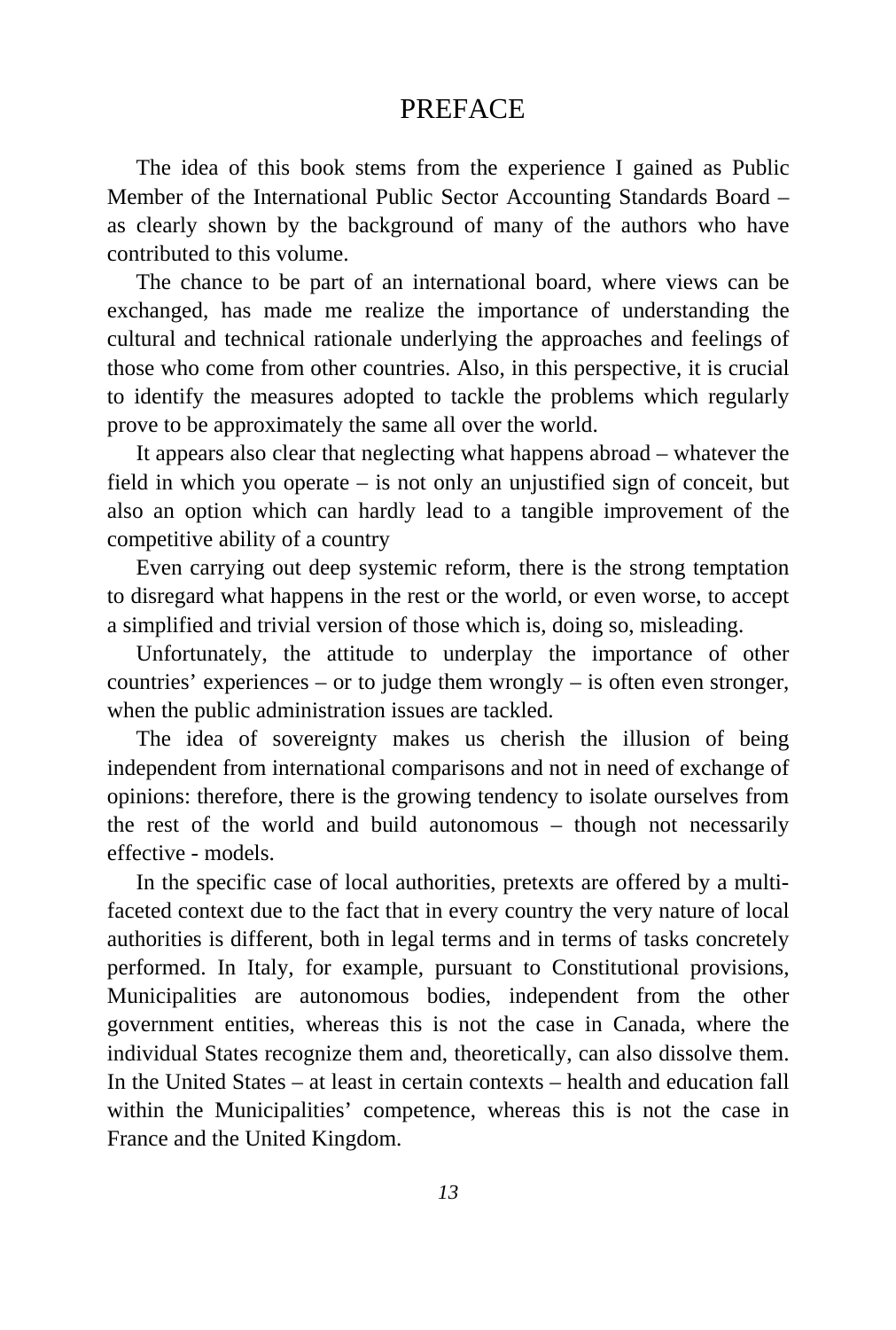However, the fact of drawing inspiration from other countries also implies to start from the in-depth knowledge of the context where some reforms originated; the way in which they have been implemented; the cultural environment which has entailed – and possibly allowed – specific choices and which probably do not make them applicable to a country which has different structural characteristics and a different history.

This book only intends to provide a contribution to comprehend and investigate more in depth the experience of some countries, which can be addressed as significant benchmark in the field of local authorities' accounting and reporting.

Hence, this volume provides readers withy the choice of interpreting not only the accounting models of some European countries, but also of some Asian countries, such as Japan, and of the Anglo-Saxon world, such as the United States and Canada.

The aim is to provide a critical analysis of case studies from a professional viewpoint – as shown by the background of many authors, who mainly come from the accounting profession (not only from IPASB, but also from the national Standard Setters).

It is a critical – albeit not systematic – analysis: no considerations are made and no summary is attempted. It is up to readers to form their opinion about the similarities and especially the main differences of approach, which can be found also in countries which are apparently close to ours from the cultural viewpoint.

Hence, the choice of presenting all contributions according to a plan which is probably not rational – namely dividing them into two parts (European countries and non-European countries) and listing them within these two groups, on the basis of their size in terms of population.

I hope we have carried out a useful investigation and credit must be given to all those who have been patient enough to cooperate in the drafting of this book.

I wish to express my deep-felt thanks to all of them.

Florence, March 2008

Stefano Pozzoli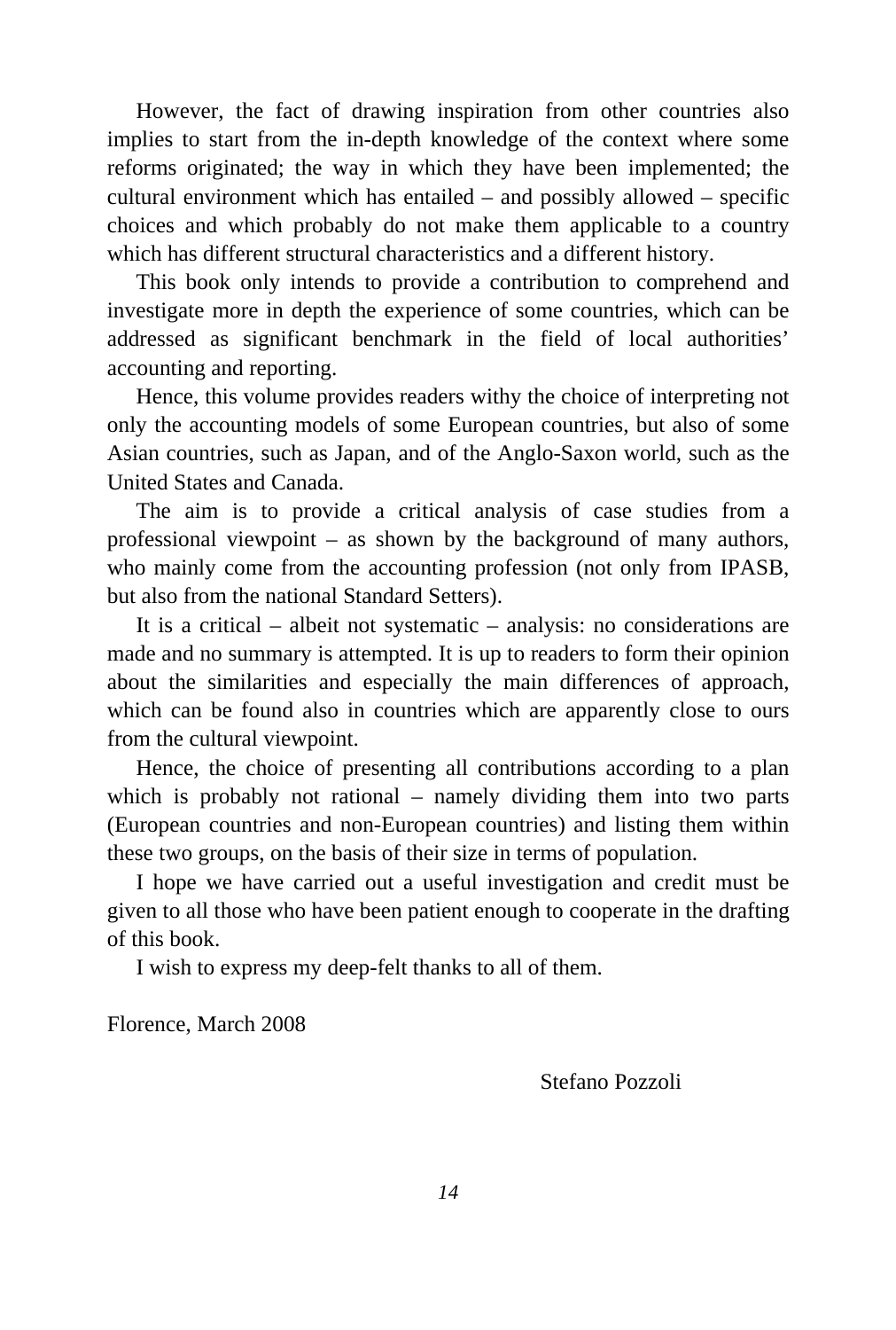# **PART I**

**THE EUROPEAN SCENE**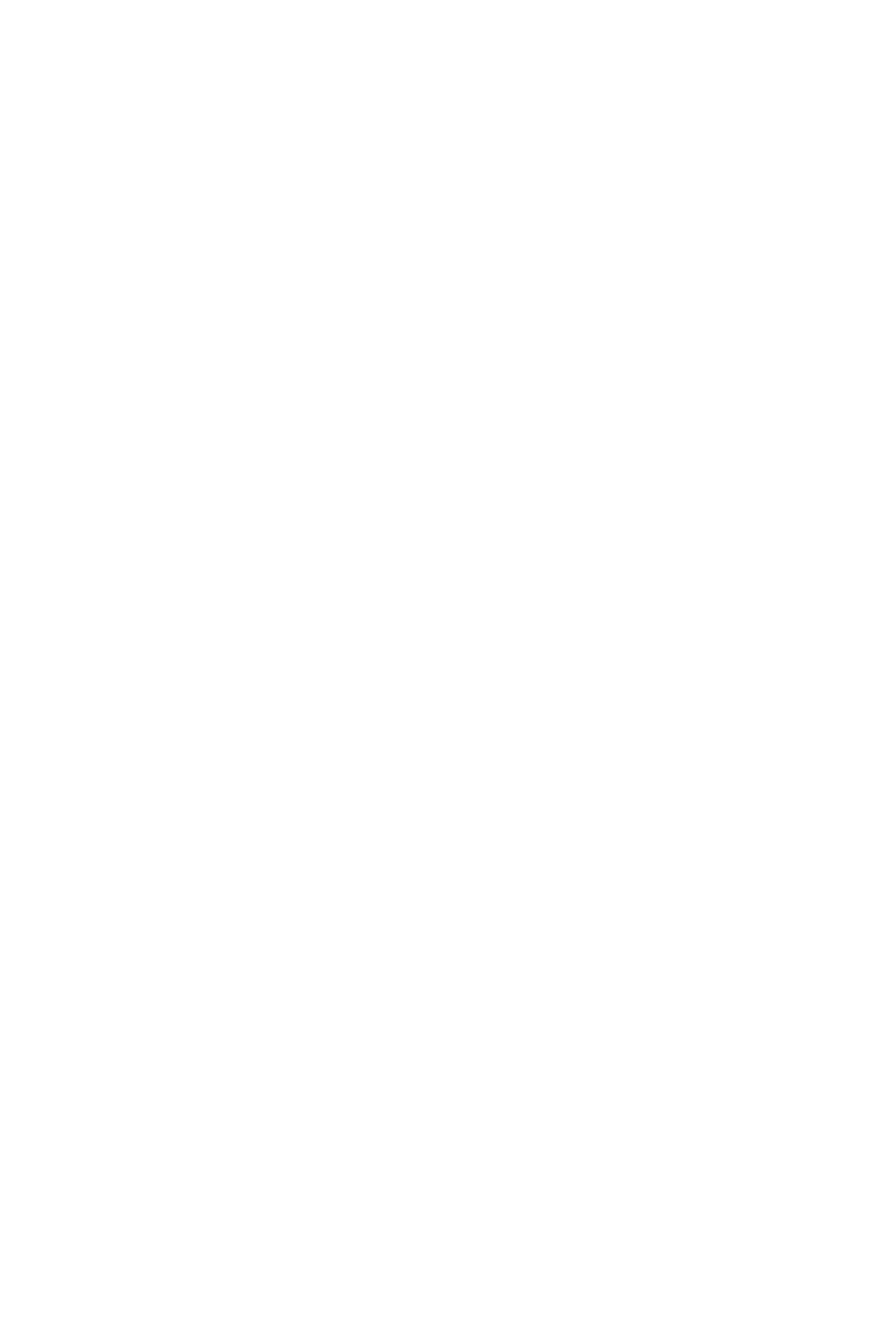## 1. ACCOUNTING PRACTICE IN FRENCH LOCAL AUTHORITIES

*Louis Renouard* 

#### **1. Characteristics of French Local Authorities**

Local government comprises several categories or levels of local authority (A). It is no simple matter to sum up each one's specific roles and responsibilities since many of them overlap with those of other authorities and notably with those of the state (B). Resources and budgets of regional and local authorities represent a fairly large share of total public expenditure (C). But in overall terms their share in the public deficit is insignificant and their debts are modest. It is true however that 40% of their income is from the state, which is in serious deficit (D).

#### *1.1. Local administration levels*

The national territory is divided into communes, departments and regions. The terms department and region are to be taken in two different ways. On the one hand they refer to administrative divisions through which the state operates, the state being represented by a prefect and deconcentrated administration in each of the 100 departments and the 26 regions. On the other hand they denote the areas for which local authorities are responsible and are referred to by the same name.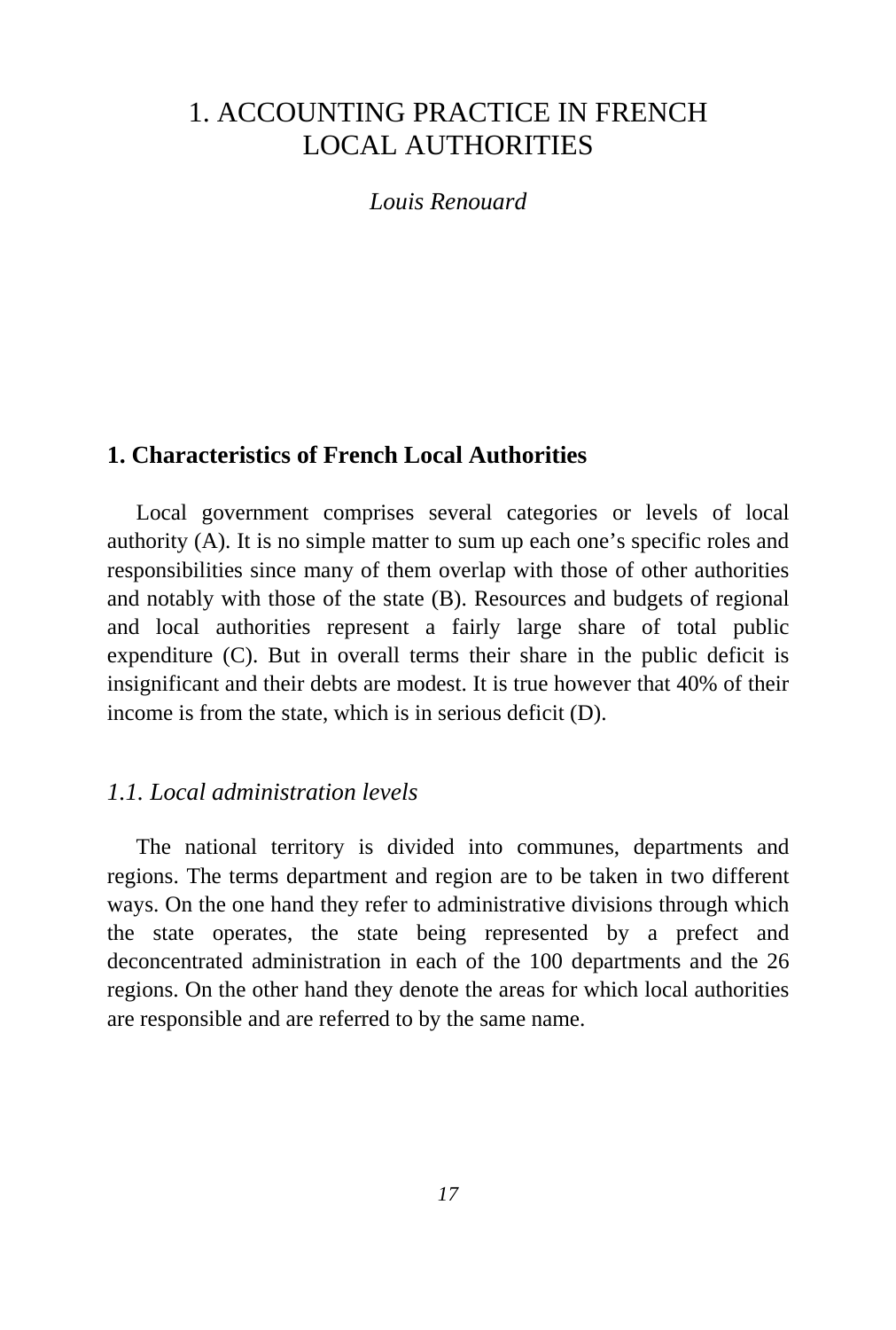#### 1.1.1. The main categories of local government

The French constitution lists the three main local government levels (in the constitution the term *collectivités locales* has been replaced with *collectivités territoriales*):

- communes, which are particularly numerous (36,783 of which 874 have more than 10,000 inhabitants) and are often combined to form intercommunalities or EPCIs (établissements publics de cooperation intercommunale);
- departments (100);
- regions (26).

None of these categories of local authority exercises any control over the others.

The main decisions affecting local communities, notably budgetary, are adopted by deliberative assemblies made up of elected representatives (the municipal council for the communes, the general council for the departments and the regional council for the regions). They are administered by an elected executive (the mayor for the communes, the chairman of the general council for the departments, and the chairman of the regional council for the regions).

#### 1.1.2. Monitoring of local authorities

The prefect, representing the state, monitors the work of the local authorities to ensure compliance with regulations.

The prefect monitors the deliberative assemblies' decisions on the budgets in collaboration with the regional chambers of accounts, which are independent bodies.

The regional chambers of accounts were established in 1982. They are the main bodies responsible for monitoring local finances. They are *completely independent of the local authorities*. Their members are magistrates whose independence is guaranteed by their statute and whose numbers vary depending on the importance of the region (nearly 50 for the Île-de-France chamber, fewer than 10 for the Franche-Comté or Limousin chambers). As to their roles, see below.